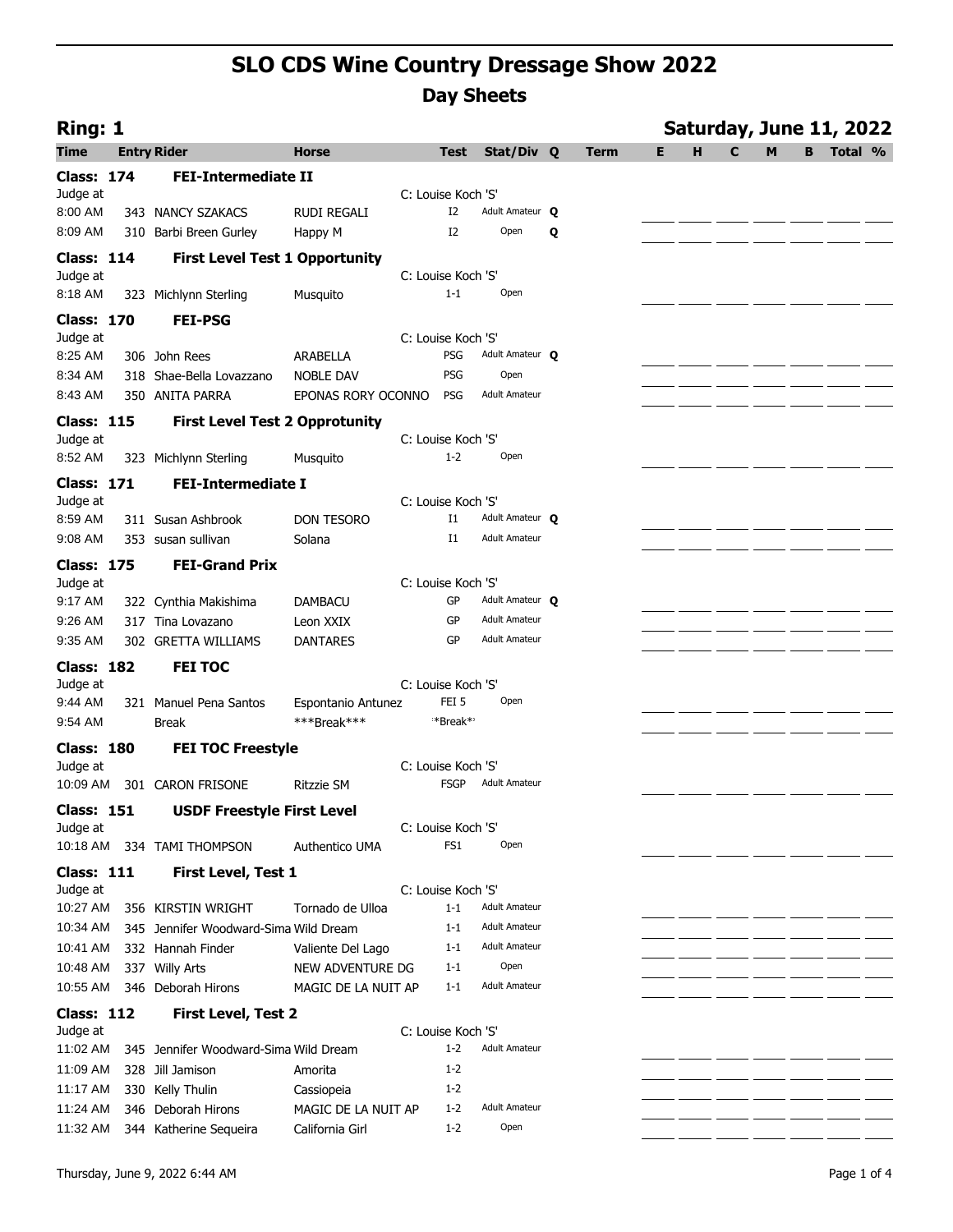| Ring: 1                                                     |                                                           |                                |                    |                    |                        |   |             |    |   |   |   |   | Saturday, June 11, 2022 |  |
|-------------------------------------------------------------|-----------------------------------------------------------|--------------------------------|--------------------|--------------------|------------------------|---|-------------|----|---|---|---|---|-------------------------|--|
| <b>Time</b>                                                 |                                                           | <b>Entry Rider</b>             | <b>Horse</b>       | <b>Test</b>        | Stat/Div Q             |   | <b>Term</b> | E. | н | C | M | В | Total %                 |  |
| <b>Class: 113</b>                                           |                                                           | <b>First Level. Test 3</b>     |                    |                    |                        |   |             |    |   |   |   |   |                         |  |
| Judge at                                                    |                                                           |                                |                    | C: Louise Koch 'S' |                        |   |             |    |   |   |   |   |                         |  |
| 11:39 AM                                                    |                                                           | 330 Kelly Thulin               | Cassiopeia         | $1 - 3$            | Adult Amateur <b>Q</b> |   |             |    |   |   |   |   |                         |  |
| 11:47 AM                                                    |                                                           | 328 Jill Jamison               | Amorita            | $1 - 3$            | Open                   | Q |             |    |   |   |   |   |                         |  |
| 11:55 AM                                                    |                                                           | 332 Hannah Finder              | Valiente Del Lago  | $1 - 3$            | Adult Amateur O        |   |             |    |   |   |   |   |                         |  |
| 12:03 PM                                                    |                                                           | Lunch                          | $***$ Break***     | **Break**          |                        |   |             |    |   |   |   |   |                         |  |
| 12:48 PM                                                    |                                                           | 314 KATEY AUGSBURGER KA CUMANI |                    | $1 - 3$            | Open                   |   |             |    |   |   |   |   |                         |  |
| 12:56 PM                                                    |                                                           | 333 Sarah JOYNT                | Promised SE        | $1 - 3$            | Adult Amateur O        |   |             |    |   |   |   |   |                         |  |
| 1:04 PM                                                     | 339                                                       | Ashlyn Dodge                   | MAEBRIA DG         | $1 - 3$            | Open                   |   |             |    |   |   |   |   |                         |  |
| <b>Class: 500</b><br>Gold Hi Score Award 50-59 years of age |                                                           |                                |                    |                    |                        |   |             |    |   |   |   |   |                         |  |
| Judge at                                                    |                                                           |                                |                    | C: Louise Koch 'S' |                        |   |             |    |   |   |   |   |                         |  |
| 5:00 PM                                                     | 313                                                       | <b>Stacie Rice</b>             | <b>CUMANI</b>      | <b>OTPH</b>        | <b>Adult Amateur</b>   |   |             |    |   |   |   |   |                         |  |
|                                                             | <b>Class: 501</b><br>Platimun Hi Score 60-69 years of age |                                |                    |                    |                        |   |             |    |   |   |   |   |                         |  |
| Judge at                                                    |                                                           |                                |                    | C: Louise Koch 'S' |                        |   |             |    |   |   |   |   |                         |  |
| 5:06 PM                                                     | 350                                                       | ANITA PARRA                    | EPONAS RORY OCONNO | <b>OTPH</b>        | <b>Adult Amateur</b>   |   |             |    |   |   |   |   |                         |  |
| 5:12 PM                                                     |                                                           | 330 Kelly Thulin               | Cassiopeia         | <b>OTPH</b>        |                        |   |             |    |   |   |   |   |                         |  |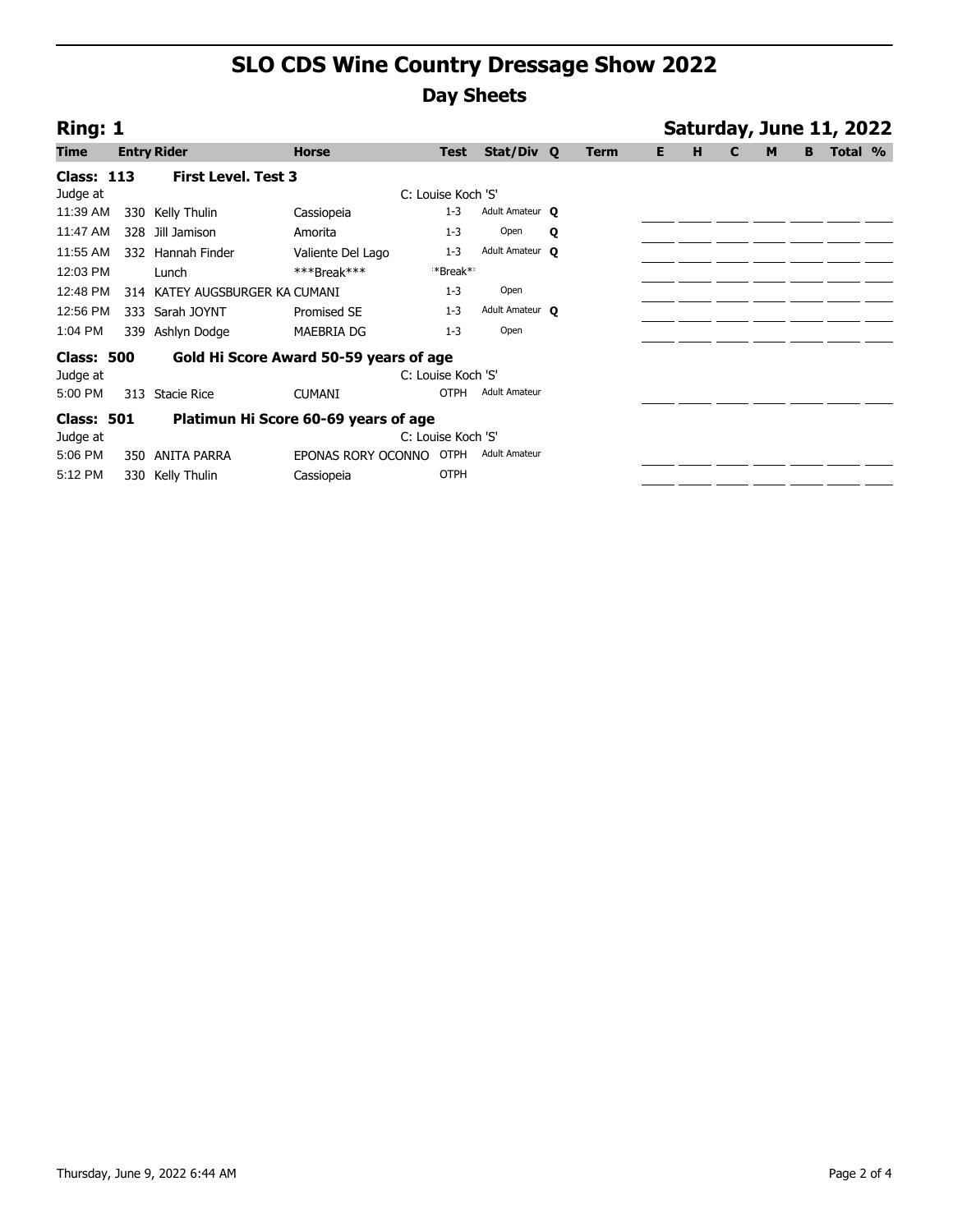| <b>Ring: 2</b>    |                                                      |                      |                      |                      |   |             |   |   |   |   |   | Saturday, June 11, 2022 |  |
|-------------------|------------------------------------------------------|----------------------|----------------------|----------------------|---|-------------|---|---|---|---|---|-------------------------|--|
| <b>Time</b>       | <b>Entry Rider</b>                                   | <b>Horse</b>         | <b>Test</b>          | Stat/Div Q           |   | <b>Term</b> | Е | н | C | M | B | Total %                 |  |
| <b>Class: 141</b> | Fourth Level, Test 1                                 |                      |                      |                      |   |             |   |   |   |   |   |                         |  |
| Judge at          |                                                      |                      | C: Renee Johnson 'S' |                      |   |             |   |   |   |   |   |                         |  |
| 8:00 AM           | 348 KATEY AUGSBURGER KA INDIANA                      |                      | $4 - 1$              | Open                 |   |             |   |   |   |   |   |                         |  |
| 8:08 AM           | 305 KIM STOUFFER                                     | Mazejez              | 4-1                  | <b>Adult Amateur</b> |   |             |   |   |   |   |   |                         |  |
| 8:16 AM           | 347 Lauren McKeand                                   | DG HOLLYWOOD         | $4 - 1$              | <b>Adult Amateur</b> |   |             |   |   |   |   |   |                         |  |
| 8:24 AM           | 349 Shannyn Flanagan                                 | High Voltage DG      | $4 - 1$              | <b>Adult Amateur</b> |   |             |   |   |   |   |   |                         |  |
| <b>Class: 142</b> | <b>Fourth Level, Test 2</b>                          |                      |                      |                      |   |             |   |   |   |   |   |                         |  |
| Judge at          |                                                      |                      | C: Renee Johnson 'S' |                      |   |             |   |   |   |   |   |                         |  |
| 8:32 AM           | 329 JILL GIRI                                        | <b>Blue Borracha</b> | $4 - 2$              | <b>Adult Amateur</b> |   |             |   |   |   |   |   |                         |  |
| 8:39 AM           | 319 Manuel Pena Santos                               | Perdigonero Arenas   | 4-2                  | Open                 |   |             |   |   |   |   |   |                         |  |
| 8:47 AM           | 348 KATEY AUGSBURGER KA INDIANA                      |                      | $4-2$                | Open                 |   |             |   |   |   |   |   |                         |  |
| <b>Class: 121</b> | <b>Second Level, Test 1</b>                          |                      |                      |                      |   |             |   |   |   |   |   |                         |  |
| Judge at          |                                                      |                      | C: Renee Johnson 'S' |                      |   |             |   |   |   |   |   |                         |  |
| 8:54 AM           | 354 David Eckstein                                   | Dornoch              | $2 - 1$              | <b>Adult Amateur</b> |   | Scratch     |   |   |   |   |   |                         |  |
| <b>Class: 143</b> | <b>Fourth Level, Test 3</b>                          |                      |                      |                      |   |             |   |   |   |   |   |                         |  |
| Judge at          |                                                      |                      | C: Renee Johnson 'S' |                      |   |             |   |   |   |   |   |                         |  |
| 9:02 AM           | 329 JILL GIRI                                        | <b>Blue Borracha</b> | $4 - 3$              | <b>Adult Amateur</b> |   |             |   |   |   |   |   |                         |  |
| Class: 122        | <b>Second Level, Test 2</b>                          |                      |                      |                      |   |             |   |   |   |   |   |                         |  |
| Judge at          |                                                      |                      | C: Renee Johnson 'S' |                      |   |             |   |   |   |   |   |                         |  |
| 9:10 AM           | 331 Sarah JOYNT                                      | Eros HHV             | $2 - 2$              | <b>Adult Amateur</b> |   |             |   |   |   |   |   |                         |  |
| 9:19 AM           | 354 David Eckstein                                   | Dornoch              | $2 - 2$              | <b>Adult Amateur</b> |   | Scratch     |   |   |   |   |   |                         |  |
| <b>Class: 133</b> | <b>Third Level, Test 3</b>                           |                      |                      |                      |   |             |   |   |   |   |   |                         |  |
| Judge at          |                                                      |                      | C: Renee Johnson 'S' |                      |   |             |   |   |   |   |   |                         |  |
| 9:27 AM           | 309 Barbi Breen Gurley                               | WILLIT VF            | $3 - 3$              | Open                 | Q |             |   |   |   |   |   |                         |  |
| 9:35 AM           | Caitlin Hamar<br>338                                 | <b>GAMEBRIA DG</b>   | $3 - 3$              | Open                 |   |             |   |   |   |   |   |                         |  |
| 9:43 AM           | 327 MADISON WAGNER                                   | Nativo I Rey         | 3-3                  | Open                 | Q |             |   |   |   |   |   |                         |  |
| <b>Class: 131</b> | <b>Third Level, Test 1</b>                           |                      |                      |                      |   |             |   |   |   |   |   |                         |  |
| Judge at          |                                                      |                      | C: Renee Johnson 'S' |                      |   |             |   |   |   |   |   |                         |  |
| 9:43 AM           | 342 KATEY AUGSBURGER KA FAMEDANCER V                 |                      | $3 - 1$              | Open                 |   |             |   |   |   |   |   |                         |  |
| 9:51 AM           | 304 KIM STOUFFER                                     | Donatella BGF        | 3-1                  | <b>Adult Amateur</b> |   |             |   |   |   |   |   |                         |  |
| 9:59 AM           | <b>Break</b>                                         | ***Break***          | **Break**            |                      |   |             |   |   |   |   |   |                         |  |
|                   | Class: 104000 Training Level, Test 1 Opportunity 000 |                      |                      |                      |   |             |   |   |   |   |   |                         |  |
| Judge at          |                                                      |                      | C: Renee Johnson 'S' |                      |   |             |   |   |   |   |   |                         |  |
| 10:14 AM          | 324 Michlynn Sterling                                | Carrigfadda          | $T-1$                | Open                 |   |             |   |   |   |   |   |                         |  |
| <b>Class: 123</b> | <b>Second Level, Test 3</b>                          |                      |                      |                      |   |             |   |   |   |   |   |                         |  |
| Judge at          |                                                      |                      | C: Renee Johnson 'S' |                      |   |             |   |   |   |   |   |                         |  |
| 10:22 AM          | 341 CHRISTINE DIETRICH                               | <b>FAMEDANCER V</b>  | $2 - 3$              | <b>Adult Amateur</b> |   |             |   |   |   |   |   |                         |  |
| 10:30 AM          | 331 Sarah JOYNT                                      | Eros HHV             | $2 - 3$              | <b>Adult Amateur</b> |   |             |   |   |   |   |   |                         |  |
|                   | Class: 105000 Training Level, Test 2 Oportunity 000  |                      |                      |                      |   |             |   |   |   |   |   |                         |  |
| Judge at          |                                                      |                      | C: Renee Johnson 'S' |                      |   |             |   |   |   |   |   |                         |  |
| 10:24 AM          | 324 Michlynn Sterling                                | Carrigfadda          | $T-2$                | Open                 |   |             |   |   |   |   |   |                         |  |
| <b>Class: 101</b> | <b>Training Level, Test 1</b>                        |                      |                      |                      |   |             |   |   |   |   |   |                         |  |
| Judge at          |                                                      |                      | C: Renee Johnson 'S' |                      |   |             |   |   |   |   |   |                         |  |
| 10:31 AM          | 308 Eric Smith                                       | Roxie Dasher         | $T-1$                | <b>Adult Amateur</b> |   |             |   |   |   |   |   |                         |  |